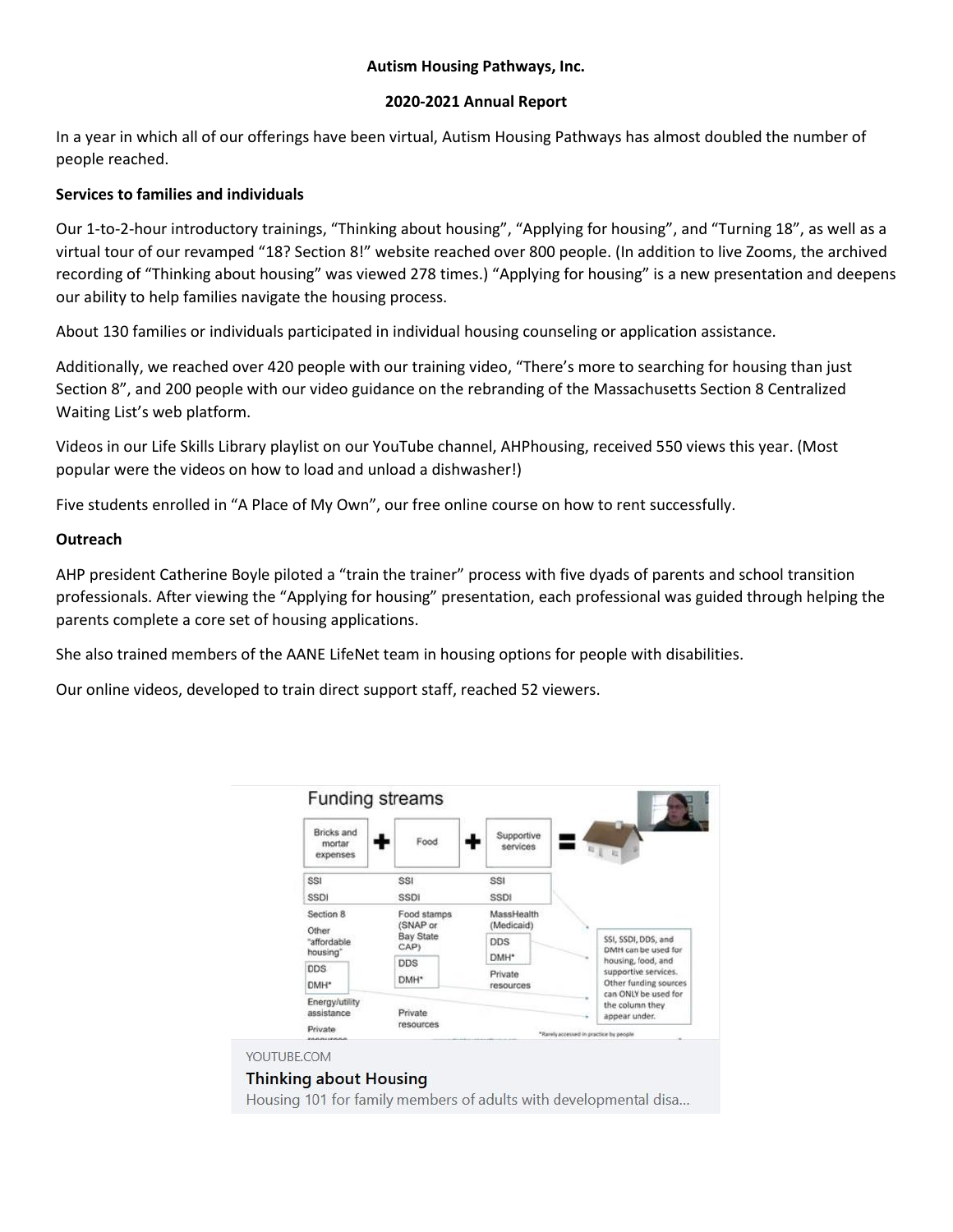## **Statement of Activity**

October 2020 - September 2021

|                                           | <b>TOTAL</b> |
|-------------------------------------------|--------------|
| Revenue                                   |              |
| Donations and matching gifts              | 25,880.86    |
| Ads (deductible)                          | 1,075.00     |
| <b>Restricted donation</b>                | 16,455.05    |
| Sponsorship                               | 9,000.00     |
| <b>Total Donations and matching gifts</b> | 52,410.91    |
| Exempt purpose related income             | 9.201.25     |
| In-kind goods                             | 5,007.00     |
| Interest                                  | 15.67        |
| Memberships                               | 7,335.00     |
| Other fundraising income- auction         | 1,425.00     |
| <b>Total Revenue</b>                      | \$75,394.83  |
| <b>GROSS PROFIT</b>                       | \$75,394.83  |
| Expenditures                              |              |
| <b>Bank</b> fees                          | 10.00        |
| Fundraising                               | 319.34       |
| <b>Donor Tools</b>                        | 425.00       |
| fundraising - other                       | 540.84       |
| mailing                                   | 10.79        |
| mileage - fundraising                     | 87.02        |
| <b>Total Fundraising</b>                  | 1,382.99     |
| Management & administration               |              |
| Government filing fees                    | 238.50       |
| Insurance                                 | 3,197.00     |
| <b>Office Expenses</b>                    | 1,222.13     |
| <b>Rent or Lease</b>                      | 1,250.00     |
| Services-accounting                       | 1,102.88     |
| Supplies                                  | 12.74        |
| Travel                                    | 0.75         |
| Total Management & administration         | 7,024.00     |
| Program                                   |              |
| CHNA15 expenses                           |              |
| 1099 - CHNA15                             | 500.00       |
| <b>Total CHNA15 expenses</b>              | 500.00       |
| Direct care professional development      | 25.70        |
| Goods donated                             | 5,007.00     |
| Outreach                                  | 249.00       |
| Websites                                  | 410.46       |
| <b>Total Outreach</b>                     | 659.46       |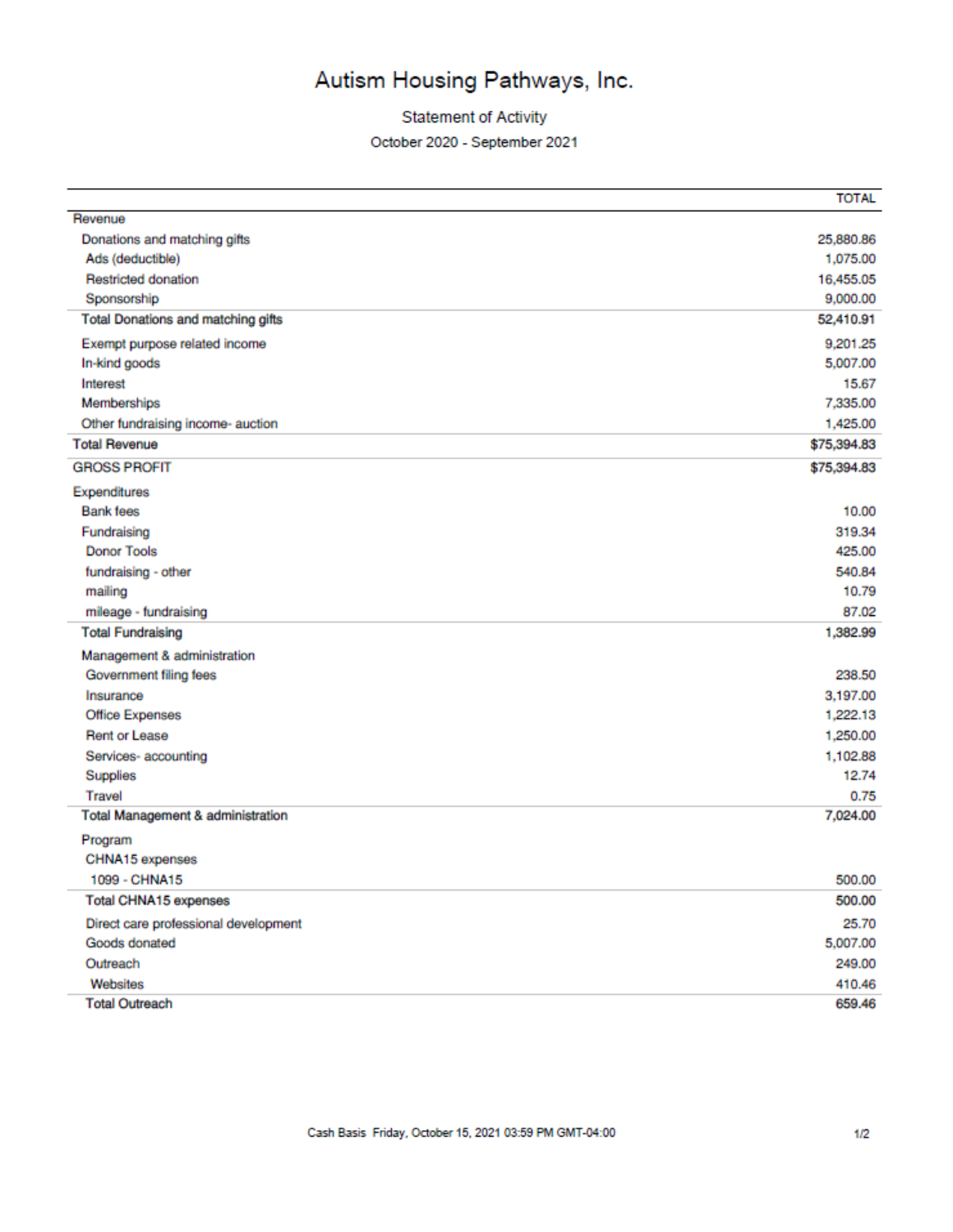**Statement of Activity** 

#### October 2020 - September 2021

|                               | <b>TOTAL</b> |
|-------------------------------|--------------|
| <b>Payroll Expenses</b>       |              |
| Taxes                         | 2,957.87     |
| Wages                         | 29,375.04    |
| <b>Total Payroll Expenses</b> | 32,332.91    |
| Research                      | 543.00       |
| <b>Total Program</b>          | 39,068.07    |
| <b>Total Expenditures</b>     | \$47,485.06  |
| <b>NET OPERATING REVENUE</b>  | \$27,909.77  |
| Other Revenue                 |              |
| PPP loan forgiveness          | 10,934.29    |
| <b>Total Other Revenue</b>    | \$10,934.29  |
| <b>NET OTHER REVENUE</b>      | \$10,934.29  |
| <b>NET REVENUE</b>            | \$38,844.06  |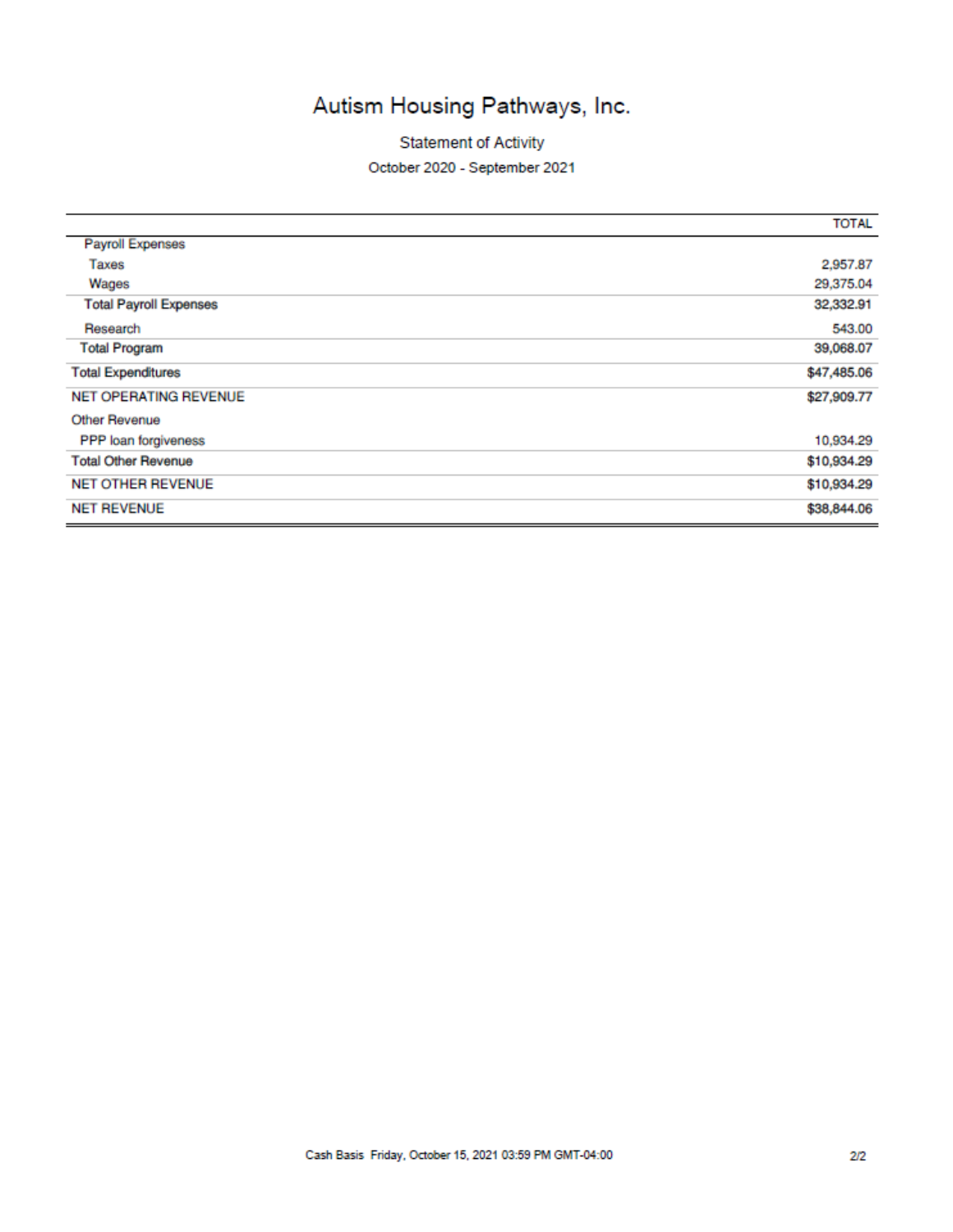## **Statement of Financial Position**

As of September 30, 2021

|                                               | <b>TOTAL</b> |
|-----------------------------------------------|--------------|
| <b>ASSETS</b>                                 |              |
| <b>Current Assets</b>                         |              |
| <b>Bank Accounts</b>                          |              |
| NProfCk 0001 (XXXXXXXX 0001)                  | 66,192.27    |
| PayPal Bank                                   | 666.79       |
| PayPal Funds Transfer Account                 | 0.00         |
| Restricted account - revolving loan guarantee | 16,533.91    |
| <b>Total Bank Accounts</b>                    | \$83,392.97  |
| <b>Other Current Assets</b>                   |              |
| Donated bedding                               | 0.00         |
| FMV of auction goods unpaid for by end of FY  | 120.00       |
| <b>Payroll Corrections</b>                    | 0.00         |
| <b>Undeposited Funds</b>                      | 0.00         |
| <b>Total Other Current Assets</b>             | \$120.00     |
| <b>Total Current Assets</b>                   | \$83,512.97  |
| <b>TOTAL ASSETS</b>                           | \$83,512.97  |
| <b>LIABILITIES AND EQUITY</b>                 |              |
| Liabilities                                   |              |
| <b>Current Liabilities</b>                    |              |
| <b>Other Current Liabilities</b>              |              |
| <b>Direct Deposit Payable</b>                 | 0.00         |
| <b>Payroll Liabilities</b>                    |              |
| Federal Taxes (941/944)                       | 541.38       |
| <b>MA Income Tax</b>                          | 175.47       |
| MA Paid Family And Medical Leave              | 28.80        |
| <b>MA Unemployment Tax</b>                    | 1,217.47     |
| <b>Total Payroll Liabilities</b>              | 1,963.12     |
| <b>Total Other Current Liabilities</b>        | \$1,963.12   |
| <b>Total Current Liabilities</b>              | \$1,963.12   |
| Long-Term Liabilities                         |              |
| <b>Braintree family</b>                       | 1,485.37     |
| PPP loan                                      | 0.00         |
| <b>Total Long-Term Liabilities</b>            | \$1,485.37   |
| <b>Total Liabilities</b>                      | \$3,448.49   |
| Equity                                        |              |
| Opening Balance Equity                        | 0.00         |
| <b>Retained Earnings</b>                      | 41,220.42    |
| Net Revenue                                   | 38,844.06    |
| <b>Total Equity</b>                           | \$80,064.48  |
| <b>TOTAL LIABILITIES AND EQUITY</b>           | \$83,512.97  |
|                                               |              |